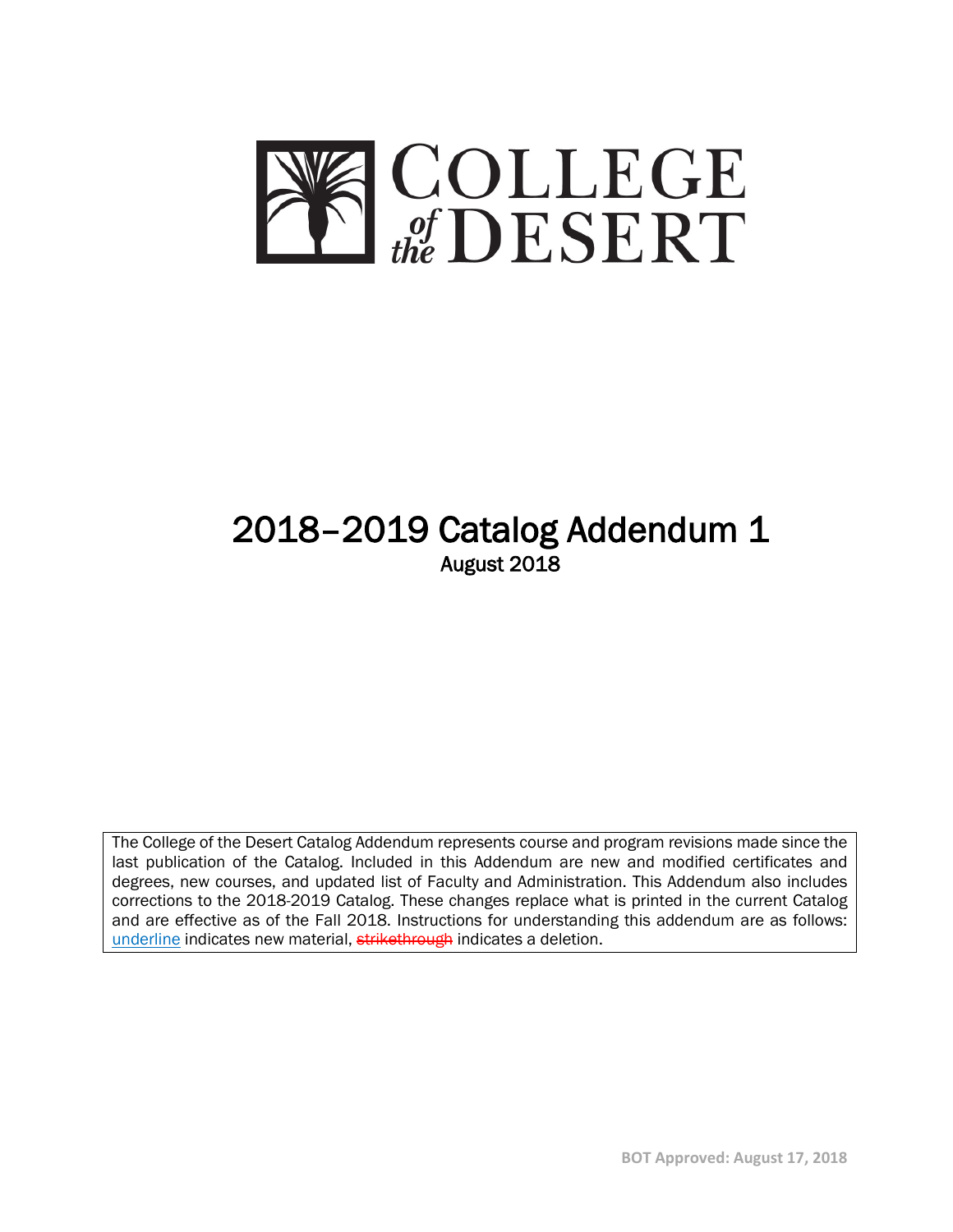### Programs of Study

### NEW CREDIT PROGRAMS effective Fall 2018

Advanced Film Production Certificate of Achievement<br>Digital film and video technology has transformed filmmaking, making it possible to produce independent movies and video projects without huge budgets, expensive cameras or large crews. This development allows many different organizations today to use film and video as part of their work. Whether the goal is to fulfill a personal artistic vision, market a product or advance a cause, the fundamental need to tell a story remains paramount, and film is a powerful means to do it.

In this certificate program, students receive direct, hands-on experience creating visual stories that are intelligent, emotional, compelling, succinct and informative. The program covers the primary aspects of film production, including scripting, camera, sound, directing, editing and broadcasting. Students will learn:

- Visual storytelling concepts, including story development, script format, film vocabulary, production tools, filmmaking protocol and workflow,
- Directing and producing techniques including camera placement, blocking scenes, directing on-camera performers, documentary interviewing, communicating with collaborators and crew management,
- Camera skills including basic camera angles, moving image composition and lighting,
- Audio recording fundamentals, basic sound editing and mixing,
- Editing skills including how to write and shoot with the edit in mind, and creating visual effects and graphics.

The Advanced Film Production Certificate of Achievement builds on the foundation offered by the Basic Film Production certificate to provide a platform from which to launch further study of film production as well as necessary industry skills, processes and practices to work on a film crew, produce an independent film, create and run a small film/video business and moneitize video in the many social media outlets available today. This certificate also gives students crucial communication and storytelling tools they may apply in almost any area of study where film and video are utilized today. Students emerge with short films and other film project materials for their personal or professional portfolio.

### *Required Courses: 13 units*

| RTV 012         |                                                                           |  |
|-----------------|---------------------------------------------------------------------------|--|
| RTV 013         |                                                                           |  |
| <b>RTV 095A</b> |                                                                           |  |
| <b>DDP 020</b>  |                                                                           |  |
| TA 010          |                                                                           |  |
|                 | Elective Courses - Select 9 units from the following:                     |  |
| <b>BUMA 028</b> |                                                                           |  |
| DDP 021         |                                                                           |  |
| <b>MUS 078A</b> |                                                                           |  |
| <b>RTV 014</b>  |                                                                           |  |
| RTV 015         |                                                                           |  |
| <b>RTV 095A</b> | Radio-Television Work Experience (1-3 units in addition to required)  1-3 |  |
|                 |                                                                           |  |
|                 |                                                                           |  |

## Business Information Worker Certificate of Achievement<br>The BIW (Business Information Worker) Certificate of Achievement prepares students for entry-level administrative support

positions in a variety of fields and businesses. After successful completion of the BIW Certificate of Achievement, students may seek employment as office clerks, retail salespersons, customer service representatives, and receptionists.

| <b>Required Courses:</b> |  |
|--------------------------|--|
| <b>CIS 002</b>           |  |
| <b>CIS 003</b>           |  |
| <b>CIS 005</b>           |  |
| CIS 010                  |  |
| BUMA 094                 |  |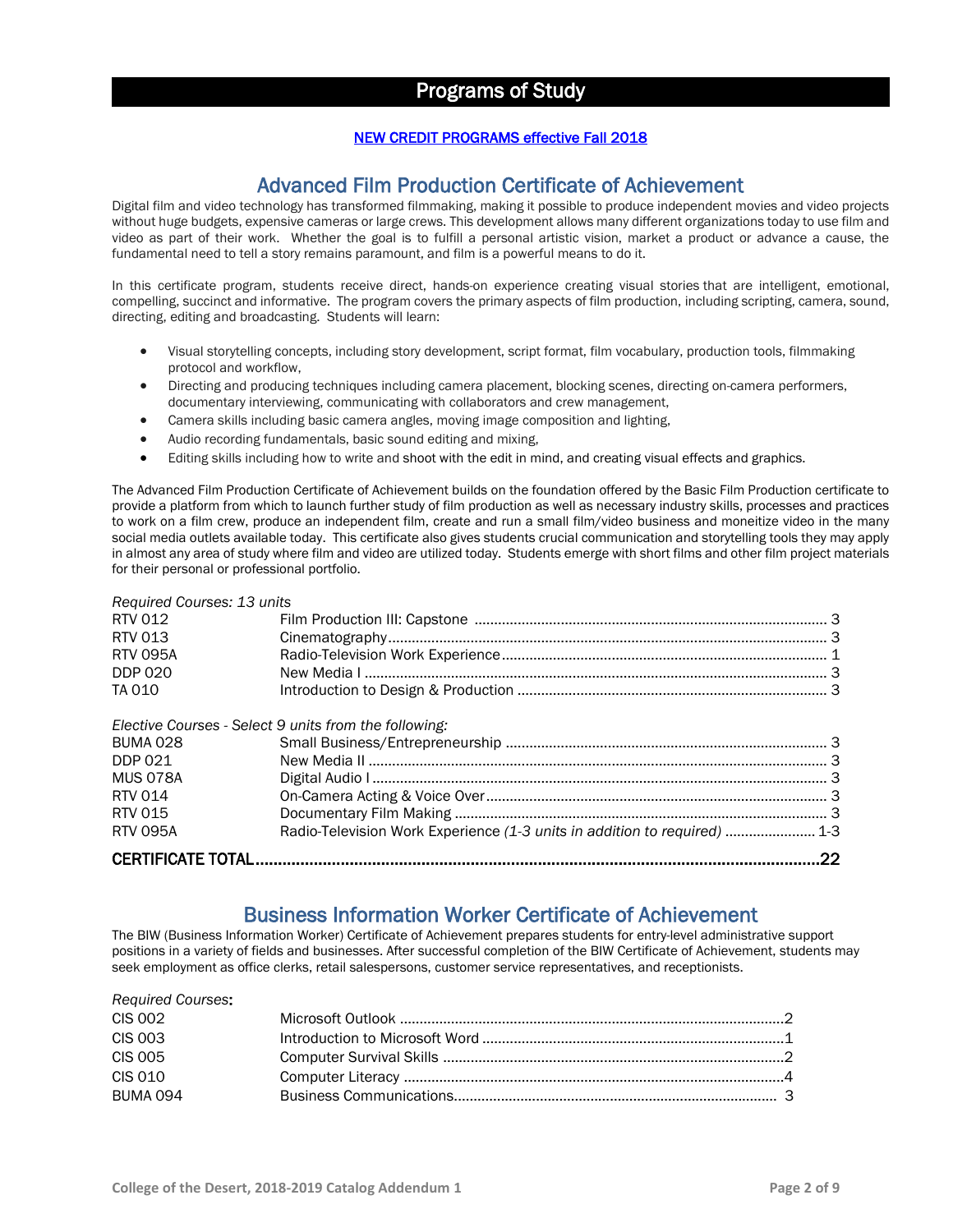|                          | Elective Courses - Select 6 units from the following: |     |
|--------------------------|-------------------------------------------------------|-----|
| <b>BUMA 032</b>          |                                                       |     |
| <b>BUMA 064</b>          |                                                       |     |
| <b>BUMA 095A*</b>        |                                                       |     |
| or BUAC 095A*            | Accounting Work Experience                            |     |
| or CIS 095A $*$          | <b>Computer Information Systems Work Experience</b>   |     |
| <b>CERTIFICATE TOTAL</b> |                                                       | .18 |

\*Maximum of 3 units may be used for work experience.

## Business Information Worker–Manager Certificate of Achievement<br>The BIW (Business Information Worker) - Management Certificate of Achievement is the second of a set of stackable certificates

that prepares students for entering and advancement in administrative support positions throughout a variety of fields and businesses. After successful completion of the BIW-Management Certificate of Achievement, students will achieve enough skills in collaboration software and procedures, which may increase their value and promotability.

| <b>CERTIFICATE TOTAL</b> |                                                       |  |
|--------------------------|-------------------------------------------------------|--|
| or CIS $095A*$           | <b>Computer Information Systems Work Experience</b>   |  |
|                          |                                                       |  |
| or BUAC 095A*            | Accounting Work Experience                            |  |
| BUMA 095A*               |                                                       |  |
| <b>BUAC 051</b>          |                                                       |  |
| <b>BUAC 005</b>          |                                                       |  |
| BUAC 010                 |                                                       |  |
| <b>BUMA 027</b>          |                                                       |  |
|                          | Elective Courses - Select 6 units from the following: |  |
| <b>CIS 072D</b>          |                                                       |  |
| CIS 017                  |                                                       |  |
| CIS 012                  |                                                       |  |
| <b>CIS 010</b>           |                                                       |  |
| CIS 006                  |                                                       |  |
| <b>CIS 004</b>           |                                                       |  |
| <b>Required Courses:</b> |                                                       |  |

\*Maximum of 3 units may be used for work experience.

Hybrid, Fuel-Cell, & Electric Vehicle Certificate of Achievement<br>The emphasis of the Hybrid, Fuel-cell, & Electric Vehicle Certificate is on key hybrid, fuel-cell and electric vehicle systems including their basic operation, function, service and maintenance. The systems include: engine management, emission controls, electronic/electronic controls and onboard diagnostics related to hybrid, fuel-cell and electric vehicles.

| <b>CERTIFICATE TOTAL</b> |  |
|--------------------------|--|
| AUTO 095A                |  |
| AUTO 043B                |  |
| AUTO 043A                |  |
| AUTO 011C                |  |
| AUTO 011B                |  |
| <b>AUTO 010</b>          |  |
| <b>Required Courses:</b> |  |

\*Maximum of 2 units may be used for work experience.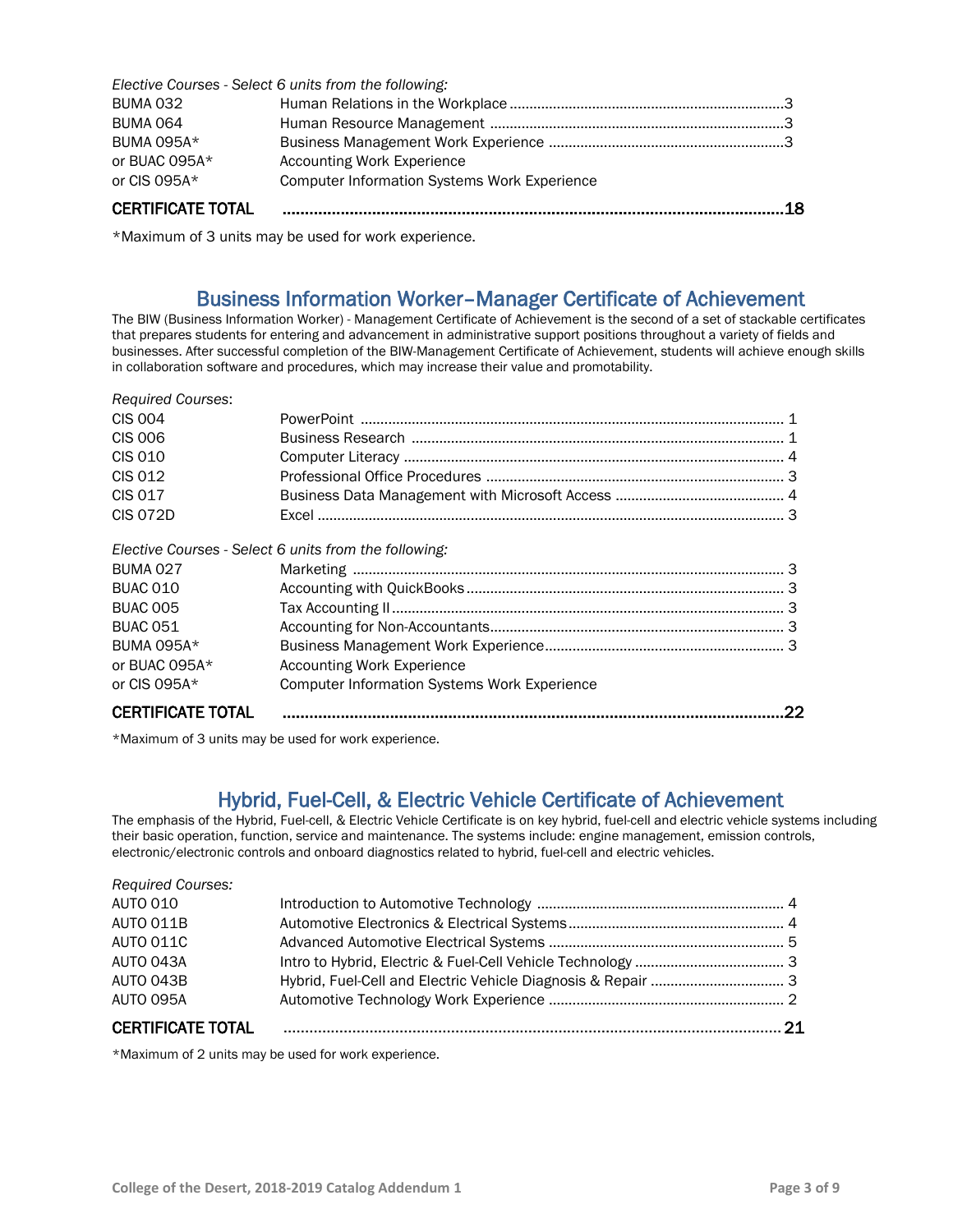### PROGRAM MODIFICATIONS effective Fall 2018

### Associate in Arts in Kinesiology for Transfer Degree (AA-T)

Kinesiology is the study of movement as it relates to physical activity, health, disease prevention, exercise, and sport. Kinesiology majors are grounded in an interdisciplinary body of knowledge which encompasses the biological, psychological, physical, and social sciences. They use this knowledge to understand how the human body responds to movement, exercise, exercise training, and overall fitness. Employment opportunities include health care, coaching, sports officiating, athletic training, and education. A baccalaureate degree in Kinesiology can serve as the foundation to Physical Therapy, Occupational Therapy, or medical school.

The Associate in Arts Degree in Kinesiology for Transfer, also called the Kinesiology AA-T Degree, will be awarded upon completion of course work totaling 60 California State University (CSU) transferable units including the major requirements and the IGETC or CSU GE requirements with a minimum grade point average of 2.0. All courses in the major must be completed with a grade of "C" or better. Students completing this degree are not required to fulfill additional COD graduation requirements.

| Required Core Courses: 15-16 units |  |
|------------------------------------|--|
| <b>KINE 008</b>                    |  |
| BI 013                             |  |
| <b>BI 014</b>                      |  |

Movement Based Courses ........................................................................................................................ 3-4 Select one (1) course maximum from any three (3) of the following areas:

|               | <b>AQUATICS: (1-2 units)</b><br><b>KINE 046</b><br><b>KINE 082</b><br><b>KINE 083</b><br><b>KINE 084</b><br><b>KINE 093</b> | Endurance Training (Running/Swimming/Cardio-Respiratory)<br>Swimming<br>Swimming and Running for Triathletes<br><b>Aquatic Crosstraining</b><br><b>Water Fitness</b> |
|---------------|-----------------------------------------------------------------------------------------------------------------------------|----------------------------------------------------------------------------------------------------------------------------------------------------------------------|
|               | <b>COMBATIVES: (1 unit)</b>                                                                                                 |                                                                                                                                                                      |
| Add           | <b>KINE 057</b>                                                                                                             | Fencing                                                                                                                                                              |
|               | <b>KINE 077</b>                                                                                                             | Self-Defense/Fitness                                                                                                                                                 |
|               | <b>KINE 078</b>                                                                                                             | Self-Defense, Martial Arts                                                                                                                                           |
|               | DANCE: (1 unit)                                                                                                             |                                                                                                                                                                      |
| <b>DELETE</b> | <b>KINE 051</b>                                                                                                             | Dance, Aerobic                                                                                                                                                       |
|               | <b>KINE 053</b>                                                                                                             | Dance, Jazz                                                                                                                                                          |
| Add           | <b>KINE 092</b>                                                                                                             | <b>Yoga for Dancers</b>                                                                                                                                              |
|               | FITNESS: (1-2 units)                                                                                                        |                                                                                                                                                                      |
|               | <b>KINE 041</b>                                                                                                             | Core Conditioning                                                                                                                                                    |
|               | <b>KINE 046</b>                                                                                                             | Endurance Training (Running/Swimming/Cardio-Respiratory)                                                                                                             |
|               | <b>KINE 047</b>                                                                                                             | Body Sculpt & Tone                                                                                                                                                   |
|               | <b>KINE 068</b>                                                                                                             | Jogging, Powerwalking, & Running                                                                                                                                     |
|               | <b>KINE 071</b>                                                                                                             | <b>Kickboxing Aerobics</b>                                                                                                                                           |
|               | <b>KINE 072</b>                                                                                                             | Pilates Mat Work                                                                                                                                                     |
|               | <b>KINE 073</b>                                                                                                             | <b>Pilates for Dance</b>                                                                                                                                             |
|               | <b>KINE 083</b>                                                                                                             | Swimming and Running for Triathletes                                                                                                                                 |
|               | <b>KINE 094</b>                                                                                                             | <b>Personal Fitness</b>                                                                                                                                              |
|               | <b>KINE 096</b>                                                                                                             | <b>Weight Training</b>                                                                                                                                               |
| <b>DELETE</b> | <b>KINE 098</b>                                                                                                             | Yoga                                                                                                                                                                 |
| Add           | <b>KINE 098A</b>                                                                                                            | <b>Fundamentals of Yoga</b>                                                                                                                                          |
| Add           | <b>KINE 098B</b>                                                                                                            | <b>Beginning Yoga</b>                                                                                                                                                |
| Add           | <b>KINE 098C</b>                                                                                                            | Intermediate Yoga                                                                                                                                                    |
|               | <b>KINE 099</b>                                                                                                             | Power Yoga                                                                                                                                                           |
|               | <b>TEAM SPORTS: (1 unit)</b>                                                                                                |                                                                                                                                                                      |
|               | <b>KINE 043</b>                                                                                                             | Badminton                                                                                                                                                            |
|               | <b>KINE 045</b>                                                                                                             | <b>Basketball</b>                                                                                                                                                    |
|               | <b>KINE 062</b>                                                                                                             | Golf                                                                                                                                                                 |
|               | <b>KINE 063</b>                                                                                                             | Golf: The Short Game                                                                                                                                                 |

Golf: The Short Game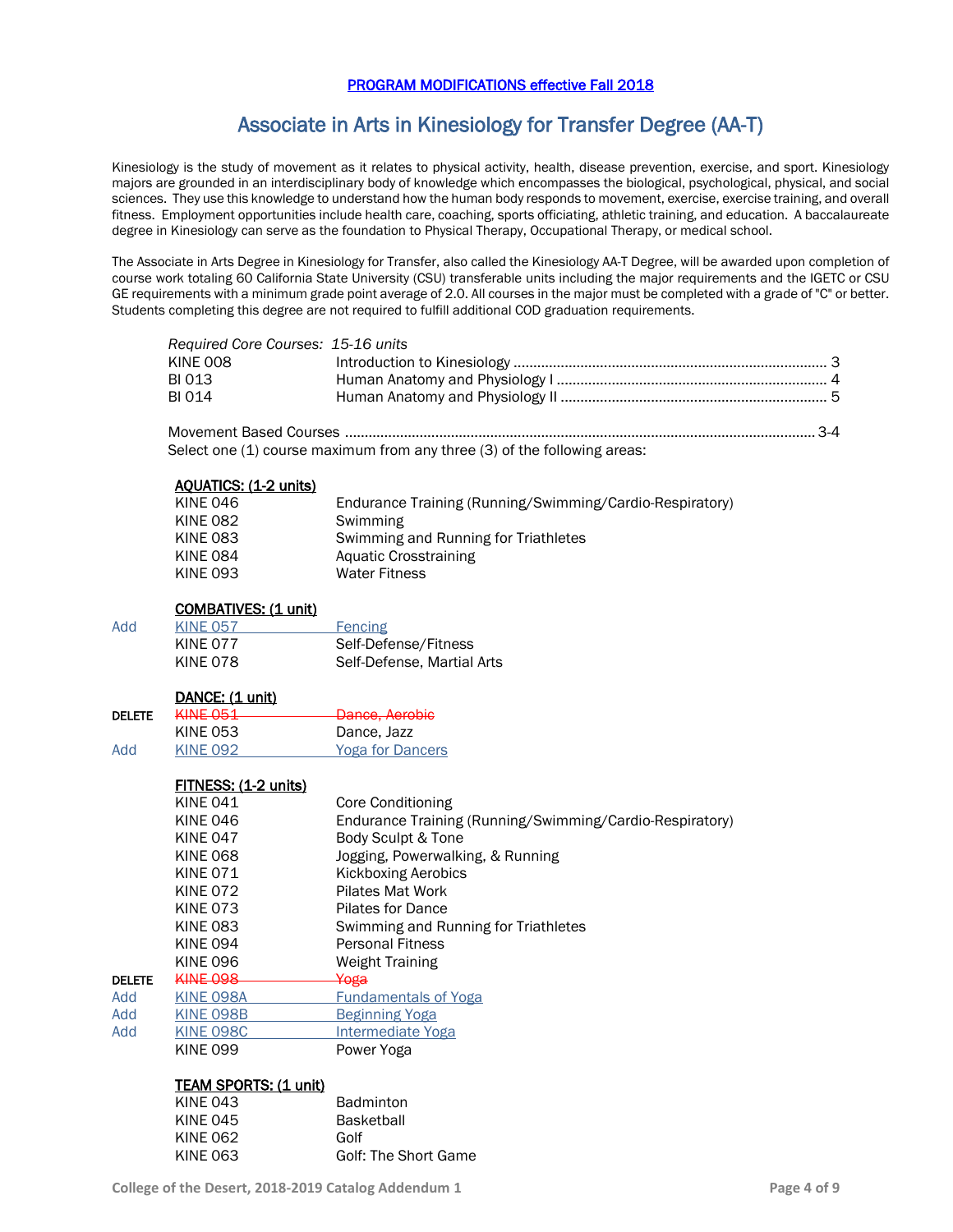|     | <b>KINE 079</b>          | Soccer                                                                                             |            |
|-----|--------------------------|----------------------------------------------------------------------------------------------------|------------|
|     | <b>KINE 086</b>          | Tennis                                                                                             |            |
| Add | <b>KINE 087</b>          | Pickleball                                                                                         |            |
| Add | <b>KINE 088</b>          | <b>Strokes and Strategies for Tennis Play</b>                                                      |            |
|     | <b>KINE 091</b>          | Volleyball                                                                                         |            |
|     |                          | List A: Select 2 courses from the following: 6-8 units                                             |            |
|     | KINE 001                 |                                                                                                    |            |
|     | <b>PH 002A</b>           |                                                                                                    |            |
|     | SOC 003                  |                                                                                                    |            |
|     | Or MATH 014              | Statistical Methods (4)                                                                            |            |
|     | <b>Required Subtotal</b> |                                                                                                    | $.21 - 24$ |
|     |                          |                                                                                                    |            |
|     |                          | Transferable Electives <sup>2</sup> (as needed to reach 60 transferable units)                     |            |
|     | <b>DEGREE TOTAL</b>      |                                                                                                    | ഹ          |
|     |                          | <sup>1</sup> Units for the major may be double counted for CSU GE or IGETC, confer with Counselor. |            |

2 Elective units to reach 60 units total must be CSU transferable.

### CORRECTIONS to programs of study

### PAGE 90

## Agriculture Pest Management Certificate of Achievement Required Courses:

| <b>AGPS 001</b> |  |
|-----------------|--|
| <b>AGPS 005</b> |  |
| AGPS 005L       |  |
| AGEH 027        |  |
| AGEH 008        |  |
| <b>AGPS 032</b> |  |
| <b>BI 004</b>   |  |
|                 |  |

### Electives - Select 6 units from the following:

| AGEH 001        |                                                                                                       |  |
|-----------------|-------------------------------------------------------------------------------------------------------|--|
| AGEH 005        |                                                                                                       |  |
| AGEH 030        |                                                                                                       |  |
| AGEH 046        |                                                                                                       |  |
| AGEH 046L       |                                                                                                       |  |
| <b>AGPS 002</b> |                                                                                                       |  |
| AGBU 059A       |                                                                                                       |  |
| AGBU 059B       |                                                                                                       |  |
| <b>CART 001</b> |                                                                                                       |  |
| CH 003          |                                                                                                       |  |
| <b>CIS 003</b>  |                                                                                                       |  |
| <b>CIS 004</b>  |                                                                                                       |  |
| <b>CIS 005</b>  |                                                                                                       |  |
| CIS 006         |                                                                                                       |  |
| CIS 010         |                                                                                                       |  |
| <b>CIS 072D</b> |                                                                                                       |  |
| NR 020          |                                                                                                       |  |
| NR 021          |                                                                                                       |  |
| AGEH 095A*      | or BUAC 095A* Accounting Work Experience<br>or CIS 095A* Computer Information Systems Work Experience |  |
|                 |                                                                                                       |  |

| <b>CERTIFICATE TOTAL</b> | . Www.marrare.com/marrarelation-contract contract contract contract contract contract contract contract contra |
|--------------------------|----------------------------------------------------------------------------------------------------------------|
|--------------------------|----------------------------------------------------------------------------------------------------------------|

\*Maximum of 4 units may be used for work experience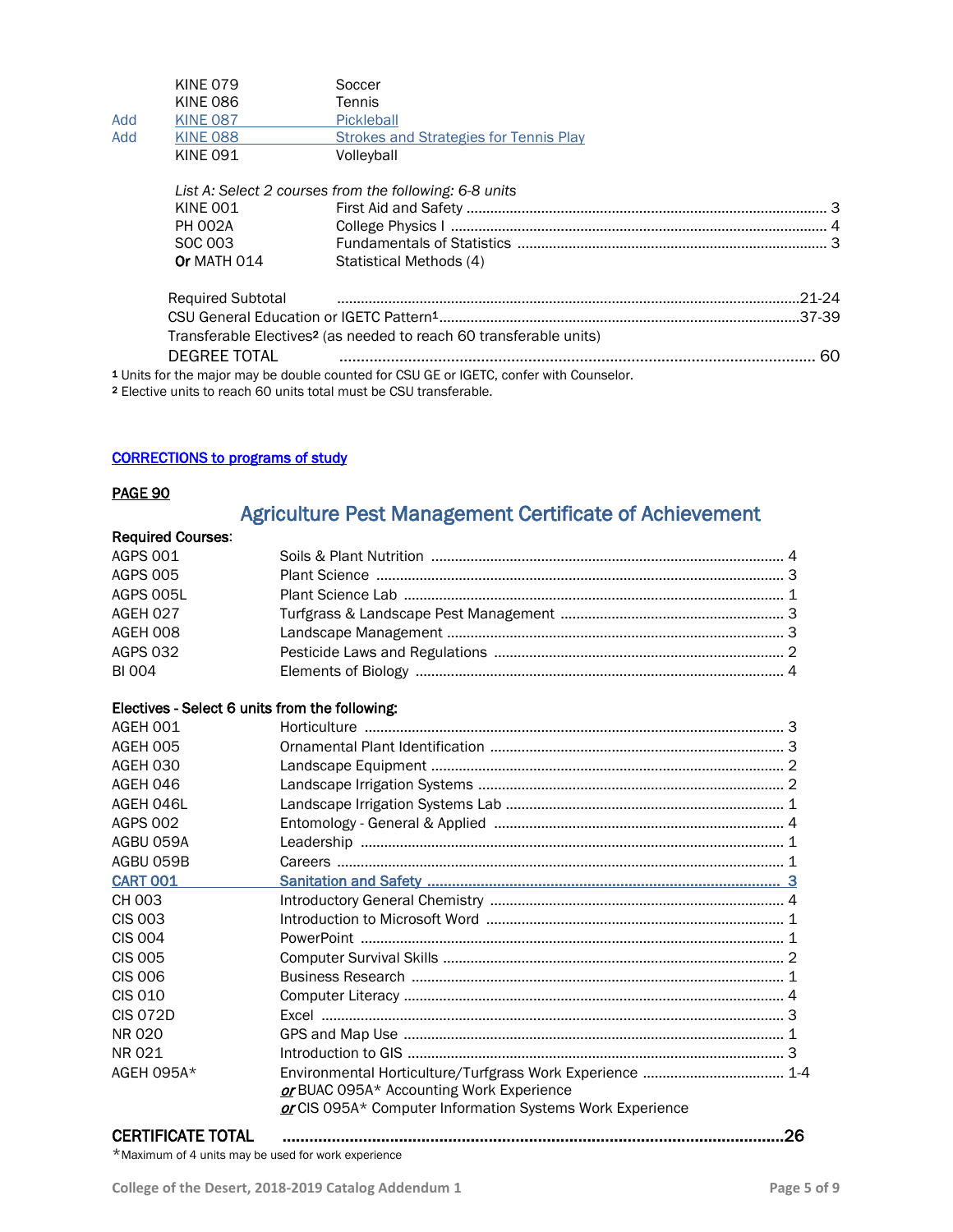### PAGE 97

### Building Inspection Technology Certificate of Achievement

| Architectural Practice   New York   New York   New York   New York   New York   New York   New York   New York |    |
|----------------------------------------------------------------------------------------------------------------|----|
|                                                                                                                |    |
|                                                                                                                | 26 |
|                                                                                                                |    |

### **PAGE 107**

## Building Commissioning Technician Certificate of Achievement Required Courses:

| <b>ESYS 002</b>          |  |
|--------------------------|--|
| <b>ESYS 006</b>          |  |
| <b>ESYS 035</b>          |  |
| <b>ACR 075</b>           |  |
| <b>ACR 084</b>           |  |
| <b>ACR 090</b>           |  |
| <b>ACR 091</b>           |  |
| <b>BIT 020</b>           |  |
| <b>BIT 040</b>           |  |
| <b>CERTIFICATE TOTAL</b> |  |
|                          |  |

### <u>PAGE 130</u>

### Associate of Science Degree in Engineering

### Fundamentals Core Courses for Engineering Major (31 units):

| <b>ENGR 009</b> |                                                                                    |  |
|-----------------|------------------------------------------------------------------------------------|--|
| ENGROO6A        |                                                                                    |  |
| or PHOO6A       | Electric Circuits/Engineering & Science (4)                                        |  |
| MATH 001A       |                                                                                    |  |
| MATH 001B       |                                                                                    |  |
| MATH 002A       |                                                                                    |  |
| MATH 002C       |                                                                                    |  |
| <b>PH 003A</b>  |                                                                                    |  |
| <b>PH 003B</b>  |                                                                                    |  |
|                 | Required Courses for Civil, Mechanical, Aerospace, and Manufacturing (18-19 units) |  |
| <b>CH 001A</b>  |                                                                                    |  |
| CS 007A         |                                                                                    |  |
| <b>DRA 002</b>  |                                                                                    |  |
| or DRA 011      | Introduction to Sketchup and Revit (3)                                             |  |
|                 |                                                                                    |  |
| <b>ENGR 011</b> |                                                                                    |  |
| or PH 011       | Statics (4)                                                                        |  |
| <b>ENGR 013</b> |                                                                                    |  |
|                 |                                                                                    |  |

| CH 001A | General Chemistry I |  |
|---------|---------------------|--|
| CS 007A | :omnuter Science L  |  |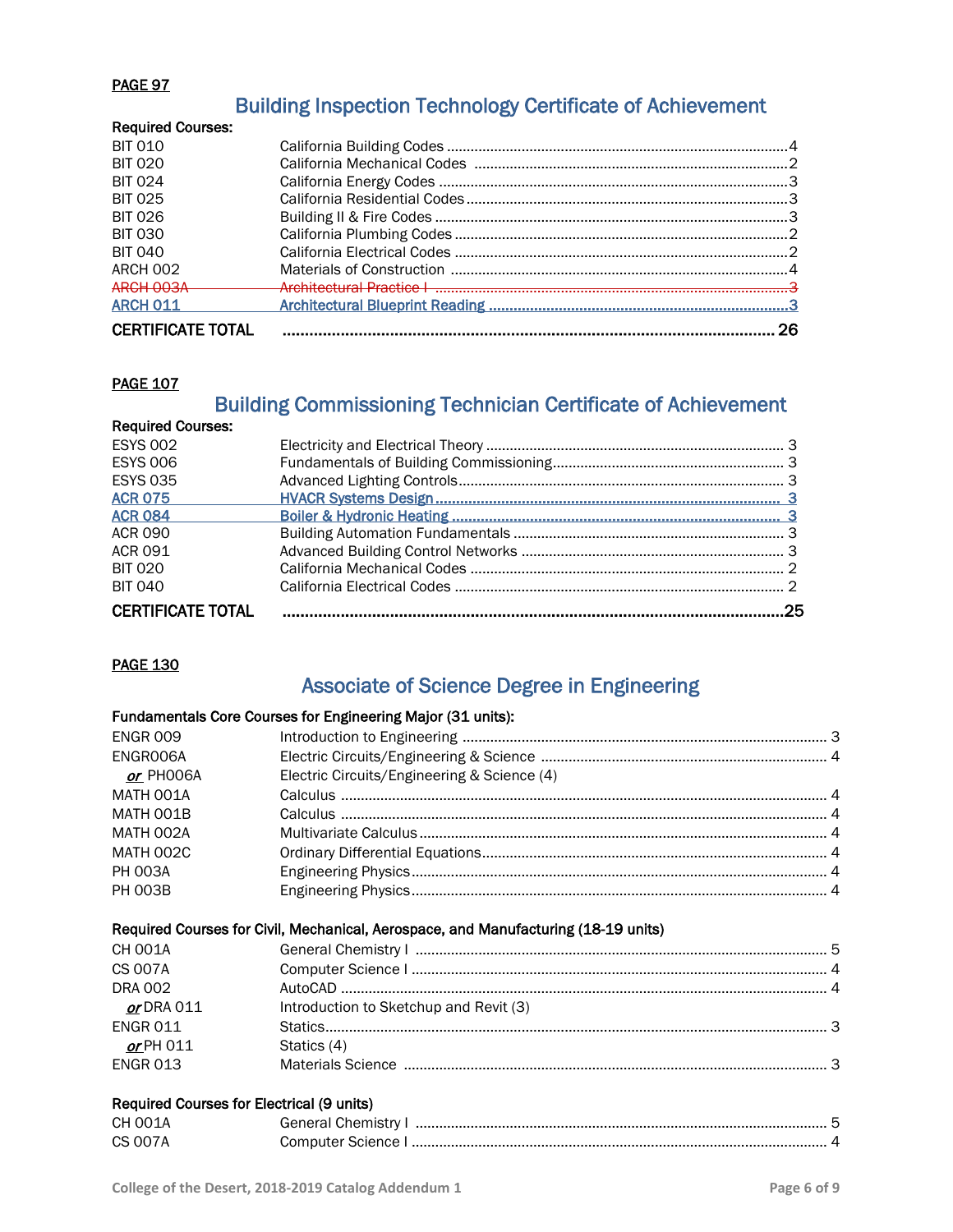### Required Courses for Computer/Software (12 11 units)

| <b>CS 007A</b>      |                    |  |
|---------------------|--------------------|--|
| <b>CS 007B</b>      |                    |  |
| MATH 015            |                    |  |
| <i>or</i> MATH 002B | Linear Algebra (4) |  |

**\***Units for the major may be double counted for CSU GE or IGETC, confer with Counselor.

### **PAGE 171**

### Associate in Arts in History for Transfer Degree

| Required Core Courses: (6 Units)             |                                                                                         |
|----------------------------------------------|-----------------------------------------------------------------------------------------|
| <b>HIST 017</b>                              |                                                                                         |
| <b>HIST 018</b>                              |                                                                                         |
| <b>HIST 003</b>                              |                                                                                         |
| or HIST 005                                  |                                                                                         |
| <b>HIST 004</b>                              |                                                                                         |
| or HIST 006                                  |                                                                                         |
|                                              |                                                                                         |
| <b>AREA 1 - Diversity Course (3-5 Units)</b> |                                                                                         |
| <b>COMM 017</b>                              |                                                                                         |
| <b>ENG 021</b>                               |                                                                                         |
| FR 001                                       |                                                                                         |
| FR 002                                       |                                                                                         |
| FR 003                                       |                                                                                         |
| FR 004                                       |                                                                                         |
| <b>GER 001</b>                               |                                                                                         |
| <b>GER 002</b>                               |                                                                                         |
| <b>JPN 001</b>                               |                                                                                         |
| <b>JPN 002</b>                               |                                                                                         |
| <b>PS 002</b>                                |                                                                                         |
| PS 004                                       |                                                                                         |
| SOC 014                                      |                                                                                         |
| SOC 015                                      |                                                                                         |
| <b>SPAN 001</b>                              |                                                                                         |
| <b>SPAN 002</b>                              |                                                                                         |
| <b>SPAN 003</b>                              |                                                                                         |
| SPAN 004                                     |                                                                                         |
| AREA 2 - History Courses (3 Units)           |                                                                                         |
| <b>ANTH 002</b>                              |                                                                                         |
| GS 010                                       |                                                                                         |
| <b>HIST 021</b>                              |                                                                                         |
| <b>HIST 023</b>                              |                                                                                         |
|                                              |                                                                                         |
|                                              | Transferable Electives <sup>+</sup> (as needed to reach 60 transferable units)          |
|                                              |                                                                                         |
|                                              |                                                                                         |
|                                              | * Units for the major may be double counted for CSU GE or IGETC, confer with Counselor. |

<sup>+</sup> Elective units to reach 60 unit total must be CSU transferable, confer with Counselor.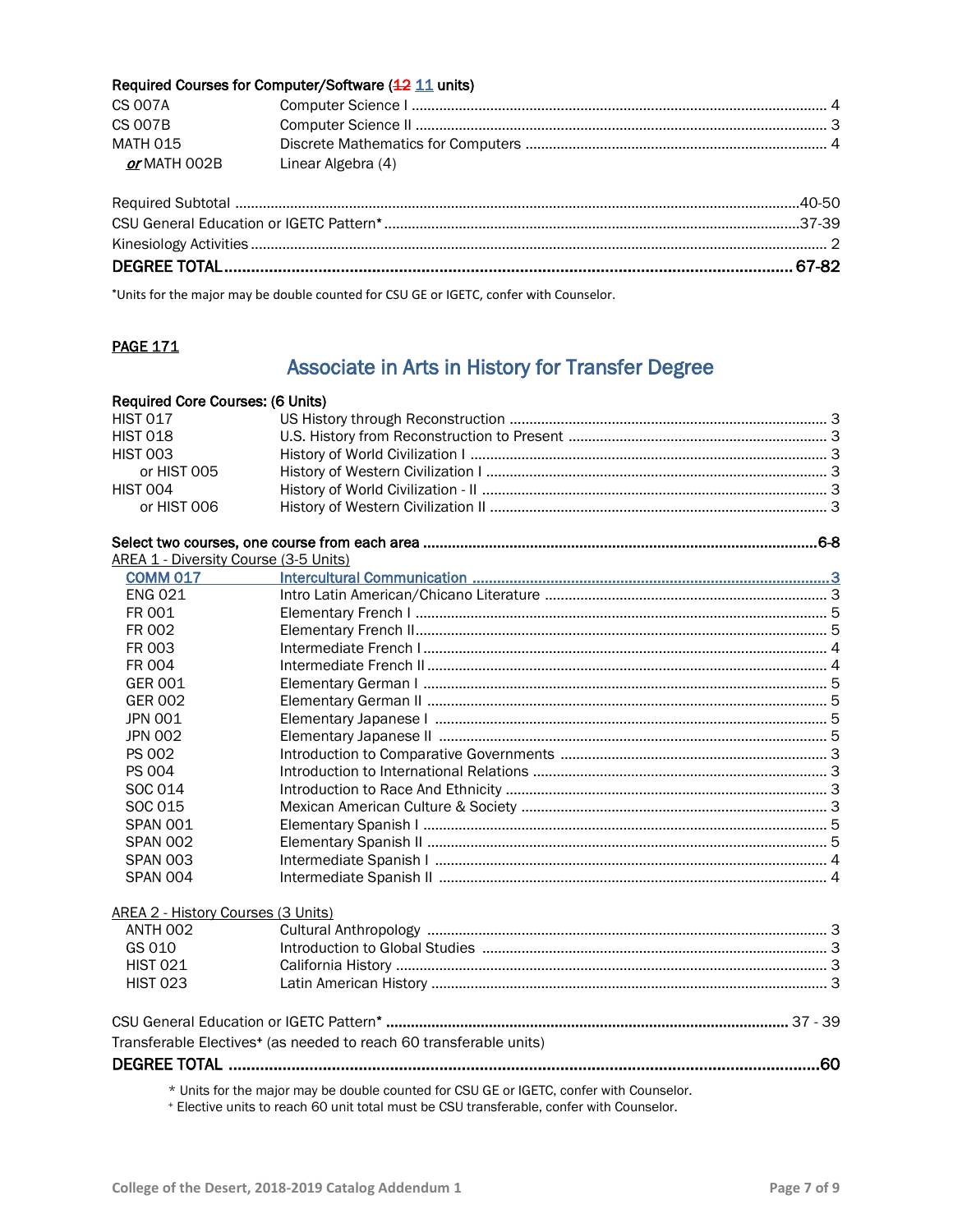| <b>Courses of Instruction</b>                                                             |                                                                                                             |                                                                                                                                                                                                                                                                                                                                                                                                                                                                                                                                                                                                       |                       |
|-------------------------------------------------------------------------------------------|-------------------------------------------------------------------------------------------------------------|-------------------------------------------------------------------------------------------------------------------------------------------------------------------------------------------------------------------------------------------------------------------------------------------------------------------------------------------------------------------------------------------------------------------------------------------------------------------------------------------------------------------------------------------------------------------------------------------------------|-----------------------|
| <b>BUAC 019</b>                                                                           | <b>Excel Spreadsheets for Accounting</b>                                                                    | This course covers the fundamentals of electronic spreadsheets using Microsoft Excel software. Students will concentrate on solving accounting                                                                                                                                                                                                                                                                                                                                                                                                                                                        | Units: 2              |
| Lecture hours: 36<br><b>Transfer Status: None</b><br>COD GE: None                         | problems and completing accounting projects with Excel.<br>Lab hours: None<br>CSU GE: None                  | Repeatable: No<br>Degree Applicable: AA/AS<br>IGETC: None                                                                                                                                                                                                                                                                                                                                                                                                                                                                                                                                             | Grading: Letter Grade |
| <b>RTV-014</b><br>casting and self-promotion.                                             | On-Camera Acting & Voice Over                                                                               | This course is designed to introduce actors and filmmakers to the challenges of on camera film and voiceover acting with additional focus on<br>21st century tools. Students will learn how to adjust the acting process for camera and microphone and produce web-ready demo reels for                                                                                                                                                                                                                                                                                                               | Units: 3              |
| Advisory: TA-002<br>Lecture Hours: 36<br><b>Transfer Status: CSU</b><br>COD GE: None      | Lab Hours: 54<br>CSU GE: None                                                                               | Repeatable: No<br>Degree Applicable: AA/AS<br><b>IGETC: None</b>                                                                                                                                                                                                                                                                                                                                                                                                                                                                                                                                      | Grading: Letter Grade |
| <b>RTV-015</b><br>Advisory: RTV-011A                                                      | <b>Documentary Film Making</b><br>developing the producer/director's craft through practice and repetition. | At a time when filmmaking is undergoing rapid change and new forms of documentary filmmaking are emerging across digital platforms, we seek<br>to challenge and train a new generation of film documentarians to find innovative and socially responsible ways to create non-fiction film stories.<br>The focus in this classis is on finding and telling the visual story, story development and focusing on the crucial third act climax / resolution,<br>difficult enough in scripted films, far more elusive in documentaries. Students produce short form documentary films with the emphasis on | Units: 3              |
| Lecture Hours: 36<br><b>Transfer Status: CSU</b><br>COD GE: None                          | Lab Hours: 54<br>CSU GE: None                                                                               | Repeatable: No<br>Degree Applicable: AA/AS<br><b>IGETC: None</b>                                                                                                                                                                                                                                                                                                                                                                                                                                                                                                                                      | Grading: Letter Grade |
| <b>PH 017L</b><br>weather.                                                                | Intro to Meteorology Lab                                                                                    | This laboratory course is designed to reinforce and enhance the material covered in PH-017, Introduction to Meteorology. It includes activities about<br>the earth's atmosphere, energy budgets, air pollution and global warming, clouds and precipitation, weather systems and forecasting, and severe                                                                                                                                                                                                                                                                                              | Units: 1              |
| Prerequisite: MATH 054, ENG 061<br>Lecture Hours: 0<br>Transfer Status: CSU<br>COD GE: C1 | Corequisite: PH 017 (or previously completed)<br>Lab Hours: 54<br>Degree Applicable: AA/AS<br>CSU GE: None  | Repeatable: No<br><b>IGETC: None</b>                                                                                                                                                                                                                                                                                                                                                                                                                                                                                                                                                                  | Grading: Letter Grade |

### NEW COURSES APPROVED FOR CSU GE & IGETC EFFECTIVE FALL 2017

|                     |                                             | <b>IGETC Area(s)</b> | CSU GE Area(s)                  |
|---------------------|---------------------------------------------|----------------------|---------------------------------|
| A 002               | Descriptive Astronomy                       | 5A, 5C               | B <sub>1</sub> , B <sub>3</sub> |
| A 003               | Planetary Astronomy                         | 5A, 5C               | B1, B3                          |
| <b>BI 007L</b>      | Biology of Mammals Lab                      | 5C                   | B <sub>3</sub>                  |
| COMM 005            | Survey of Human Communication               | 1 <sup>C</sup>       | A1                              |
| COMM <sub>009</sub> | Introduction to Interpersonal Communication | 1C                   | A1                              |
| <b>COMM 013</b>     | <b>Small Group Communication</b>            | 1 <sup>C</sup>       | A1                              |
| <b>COMM 021</b>     | Introduction to Persuasion                  | 1 <sup>C</sup>       | A1                              |
| <b>HIST 005</b>     | History of Western Civilization I           | 3B, 4                | C2, D                           |
| <b>HIST 006</b>     | History of Western Civilization II          | 3B, 4                | C2, D                           |
| <b>HIST 050</b>     | American Popular Culture                    | 3B, 4                | C2, D                           |
| <b>SPAN 021</b>     | Spanish for Heritage Speakers I             | 3B, 6A               | C <sub>2</sub>                  |
| <b>SPAN 022</b>     | Spanish for Heritage Speakers II            | 3B, 4, 6A            | C2, D                           |